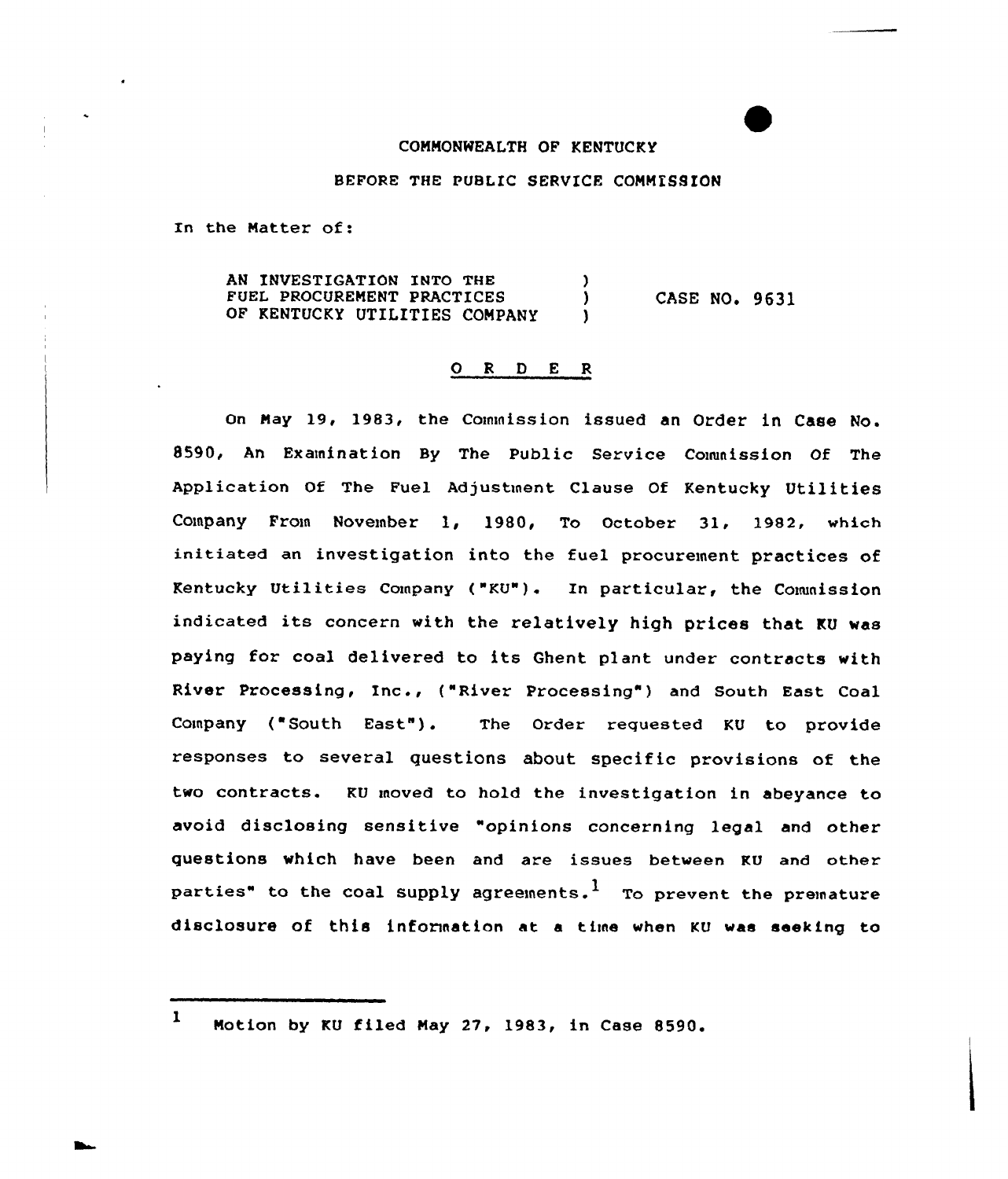reduce its coal prices, the Commission held its information request in abeyance.

During this same period, KU had initiated a declaratory 5udgment action against River Processing in the Circuit Court of Payette County, Kentucky. The suit was subsequently settled and dismissed upon a renegotiation of the coal supply agreement. However, the Commission continued to hold its investigation in abeyance because KU was attempting to renegotiate its South East coal contract. Subsequently, KU initiated litigation against South East over its coal supply agreement. That litigation has yet to be resolved.

In order to protect KU's ratepayers during this period, the Commission designated all fuel adjustment clause orders since 1982 as interim orders.<sup>2</sup> Consequently, all revenue received by KU under its fuel adjustment clause since November 1, 1980, has been collected subject to refund.

The Conunissian finds that the original justification for holding its investigation in abeyance is no longer valid. During the course of KV's litigation with both its coal suppliers and its wholesale municipal customers,  $3 \times 10^{-4}$  ku has made public thousands of pages of documents and been obligated to permit its adversaries

 $\overline{2}$ Interim orders have been entered in the following fuel adjustment clause cases: Nos. 8590, 8590-A, 8590-8, 8590-C, 9173, 9173-A, and 9173-Bg covering the period November 1, 1980, to October 31, 1985.

<sup>3</sup> Eight municipal utilities and an investor-owned utility have jointly filed a complaint at the Federal Energy Regulatory Commission challenging KU's fuel procurement. practices.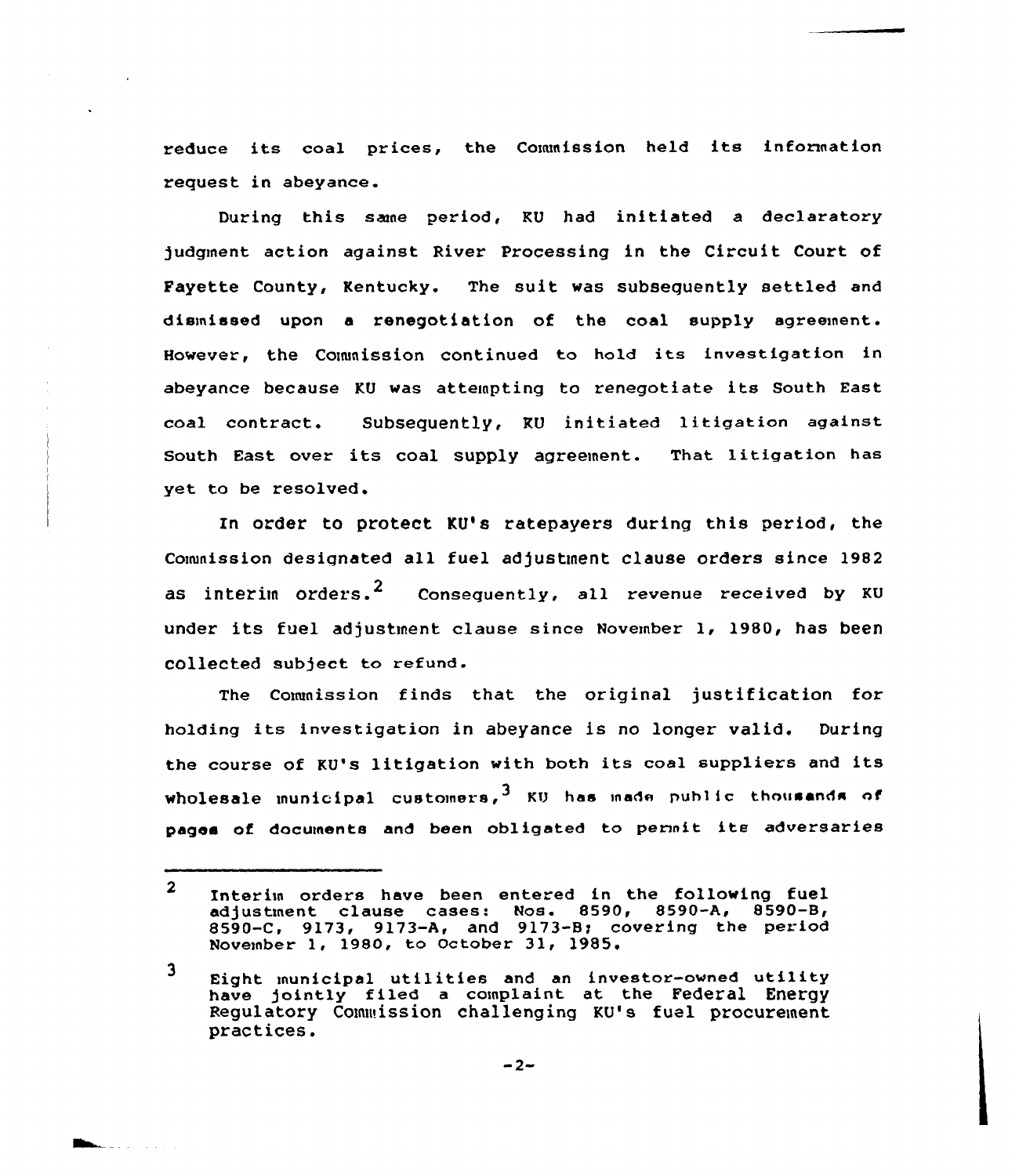full and complete discovery of its files. As a result, KU's internal documents and legal theories are nov a matter of public record. Based on the foregoing, the Cownission is of the opinion that the resunption of its investigation is now appropriate.

The Comunission finds that a rigorous, independent investigation of KU's fuel procurement practices should proceed. In its investigation the Commission will determine, among other things, whether the long term contracts with River Processing and South East were prudently entered into, effectively and efficiently managed once they vere negotiated, and whether reasonable consideration was given to the renegotiation of the contracts. If KU has been imprudent in the procurement or administration of its fuel contracts, the investigation will determine the size of the refund to which KU's ratepayers are entitled.

The Commission believes that the services of an independent consultant vill be necessary to assist in this investigation. The consultant will be selected by the Commission, and KU will pay for the consultant's services. The cost of the consultant's services will be considered as a ccst of service for ratemaking purposes in KU's next rate case.

While the final outcome of this investigation vill resolve the issues pending in the interim fuel adjustment clause cases, the Commission believes that a separate case should be established since the scope of this investigation should include all relevant issues. The Commission believes the following initial steps are reasonable. First, all interested parties will be given an opportunity to intervene. Second, the Commission will prepare a

 $-3-$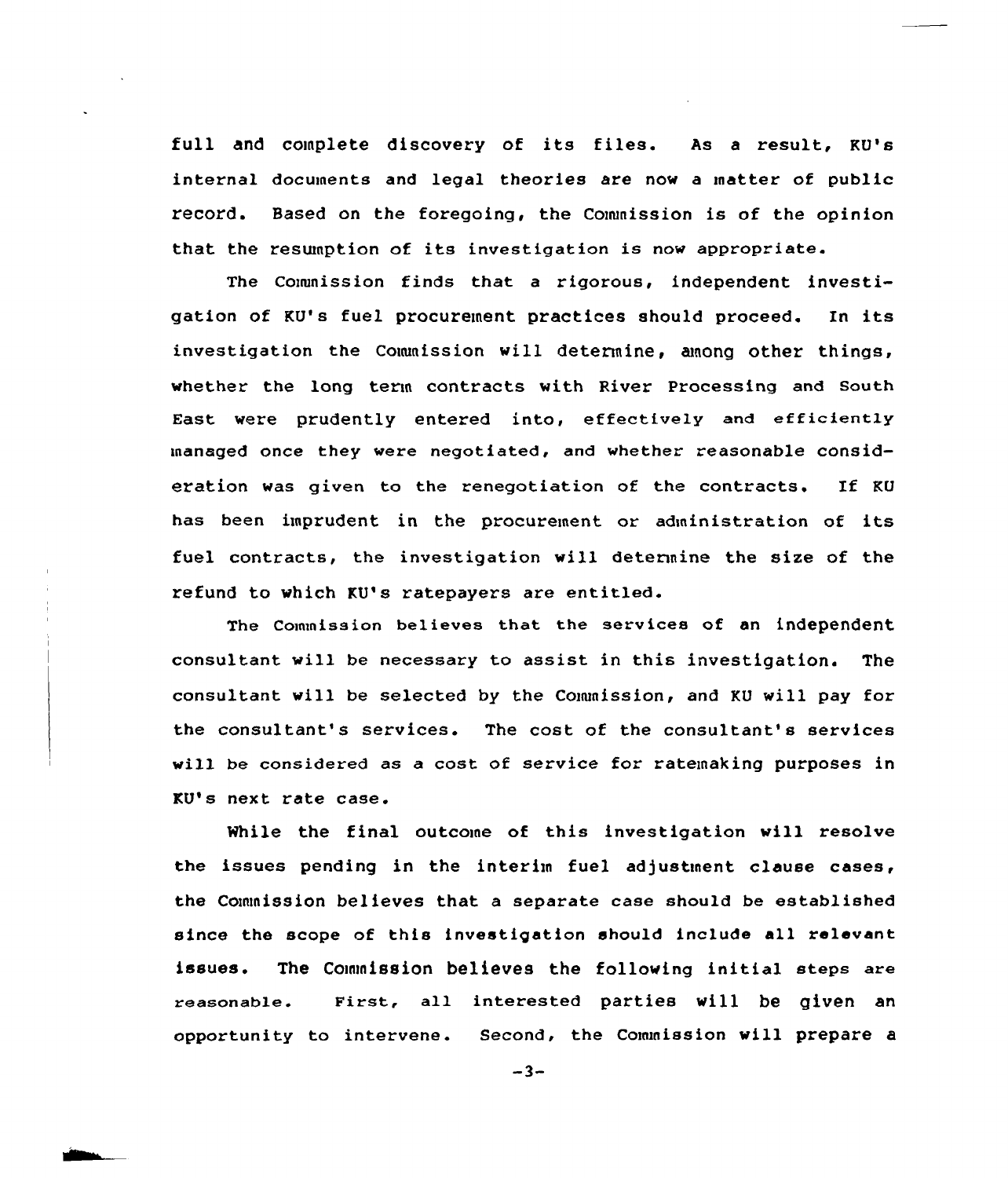draft request for proposals ("RFP"). The draft RFP will be distributed to all parties for comments. If necessary, a hearing or conference will be held to receive these comments. Third, the RFP will be put into final form and distributed to qualified consultants. Fourth, upon receipt and review of the proposals, the Commission will select a consultant to perform the study. While it would be premature to establish <sup>a</sup> further procedural schedule, the Commission notes that, subsequent to the submission Of the COnSultant'S repOrt, it will schedule <sup>a</sup> hearing to allow all parties the opportunity to present testimony and cross-examine the consultant and all other witnesses.

The Cownission, having considered the evidence of record and being advised, is of the opinion and finds that:

l. <sup>A</sup> case docket should be established to investigate KU's fuel procurement practices and all interested parties should be given the opportunity to intervene.

2. An independent consultant should be selected by the Conanission to perform the investigation and KU should pay for the consultant's services.

3. The cost of the consultant's services should be considered as a cost of service for ratemaking purposes.

IT IS THEREfORE ORDERED that:

l. An investigation be and it hereby is established to investigate KU's fuel procurement and administration practices.

2. An independent consultant shall be selected by the Couunission to perform the investigation and KU shall pay for the consultant's services.

$$
-4-
$$